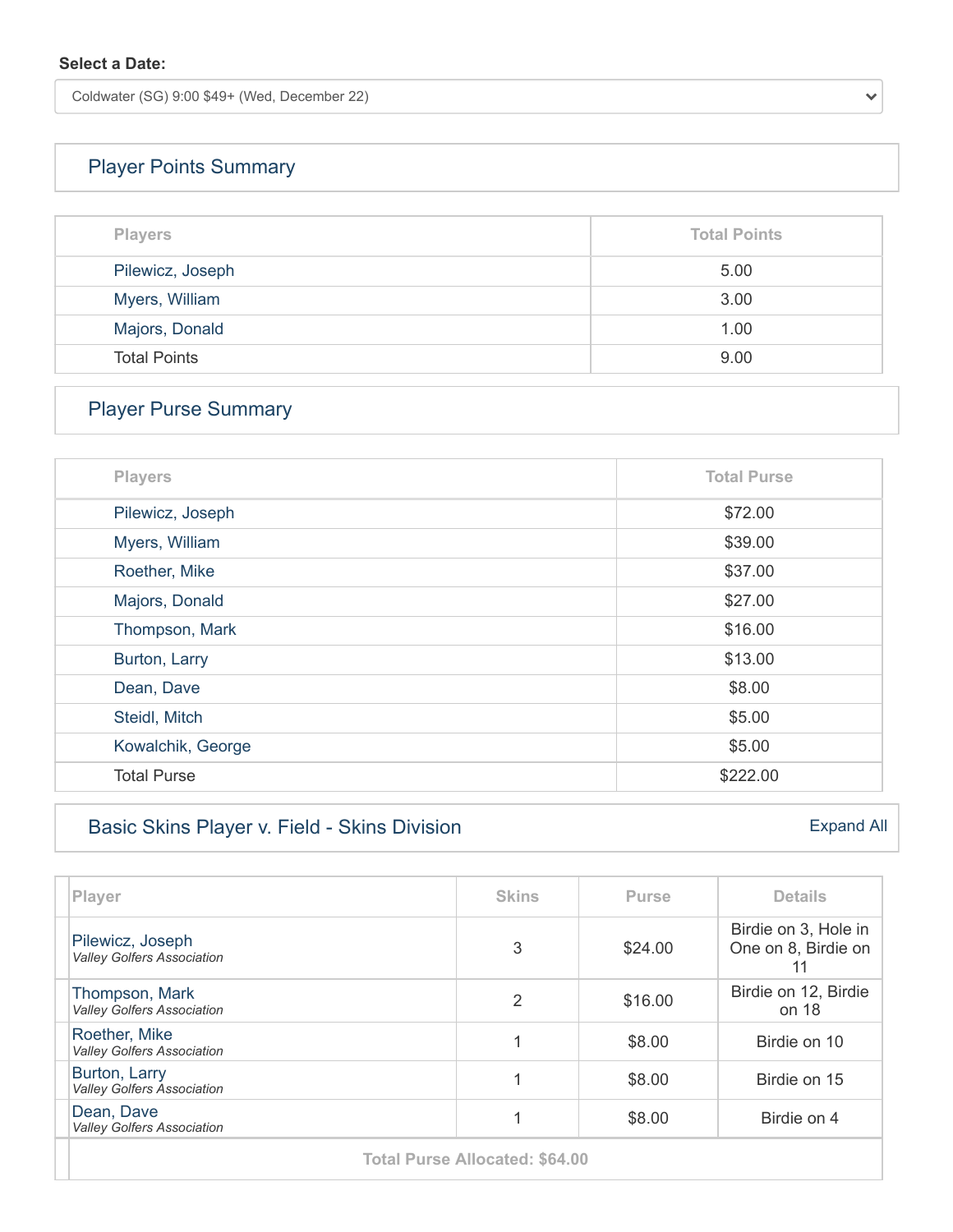# [Low Net Player v. Flight - Net Division](https://vga-valleygolfersassociation22.golfgenius.com/v2tournaments/8021774429455417748?player_stats_for_portal=true&round_index=16)

| Flight 1       |                                                        |                            |                              |                             |                            |              |
|----------------|--------------------------------------------------------|----------------------------|------------------------------|-----------------------------|----------------------------|--------------|
| Pos.           | Player                                                 | <b>Playing</b><br>Handicap | <b>Total</b><br><b>Gross</b> | <b>To Par</b><br><b>Net</b> | <b>Total</b><br><b>Net</b> | <b>Purse</b> |
| 1              | Pilewicz, Joseph<br><b>Valley Golfers Association</b>  | 9                          | 77                           | $-4$                        | 68                         | \$43.00      |
| $\overline{2}$ | Roether, Mike<br><b>Valley Golfers Association</b>     | $\overline{7}$             | 78                           | $-1$                        | 71                         | \$29.00      |
| 3              | Burton, Larry<br>Valley Golfers Association            | 5                          | 78                           | $+1$                        | 73                         | \$0.00       |
| $\overline{4}$ | Thompson, Mark<br><b>Valley Golfers Association</b>    | $\overline{2}$             | 75                           | $+1$                        | 73                         | \$0.00       |
| 5              | Dean, Dave<br><b>Valley Golfers Association</b>        | 6                          | 80                           | $+2$                        | 74                         | \$0.00       |
| $6\phantom{1}$ | Niblack, Jim<br><b>Valley Golfers Association</b>      | 11                         | 88                           | $+5$                        | 77                         | \$0.00       |
| $\overline{7}$ | Kowalchik, George<br><b>Valley Golfers Association</b> | 10                         | 87                           | $+5$                        | 77                         | \$0.00       |
| 8              | Silverman, Rusty<br>Valley Golfers Association         | 10                         | 87                           | $+5$                        | 77                         | \$0.00       |
| 9              | Anderson, Tom<br><b>Valley Golfers Association</b>     | $\overline{4}$             | 82                           | $+6$                        | 78                         | \$0.00       |
| 10             | Cox, Jim<br><b>Valley Golfers Association</b>          | 8                          | 87                           | $+7$                        | 79                         | \$0.00       |
| 11             | Baca, Kenneth<br><b>Valley Golfers Association</b>     | 14                         | 97                           | $+11$                       | 83                         | \$0.00       |
| 12             | Froehlich, Robert<br><b>Valley Golfers Association</b> | 9                          | 92                           | $+11$                       | 83                         | \$0.00       |
| Flight 2       |                                                        |                            |                              |                             |                            |              |
| Pos.           | Player                                                 | Playing<br>Handicap        | <b>Total</b><br><b>Gross</b> | <b>To Par</b><br>Net.       | <b>Total</b><br><b>Net</b> | <b>Purse</b> |
| 1              | Myers, William<br>Valley Golfers Association           | 15                         | 84                           | $-3$                        | 69                         | \$39.00      |
| 2              | Majors, Donald<br>Valley Golfers Association           | 14                         | 84                           | $-2$                        | 70                         | \$27.00      |
| 3              | Steidl, Mitch<br><b>Valley Golfers Association</b>     | 14                         | 85                           | $-1$                        | 71                         | \$0.00       |
| $\overline{4}$ | Sylvia, Dennis<br>Valley Golfers Association           | 11                         | 83                           | Е                           | 72                         | \$0.00       |
| 5              | Pilewicz, Richard<br><b>Valley Golfers Association</b> | 19                         | 92                           | $+1$                        | 73                         | \$0.00       |
| 6              | Clark, Daniel<br>Valley Golfers Association            | 15                         | 88                           | $+1$                        | 73                         | \$0.00       |
| $\overline{7}$ | Baldwin, Fred<br>Valley Golfers Association            | 14                         | 88                           | $+2$                        | 74                         | \$0.00       |
| 8              | Parker, James<br><b>Valley Golfers Association</b>     | 24                         | 98                           | $+2$                        | 74                         | \$0.00       |
| 9              | Christiansen, Dan<br>Valley Golfers Association        | 10                         | 85                           | $+3$                        | 75                         | \$0.00       |
| 10             | Heller, Bill<br><b>Valley Golfers Association</b>      | 23                         | 103                          | $+8$                        | 80                         | \$0.00       |
| 11             | Warder, Lyn<br>Valley Golfers Association              | 26                         | 113                          | $+15$                       | 87                         | \$0.00       |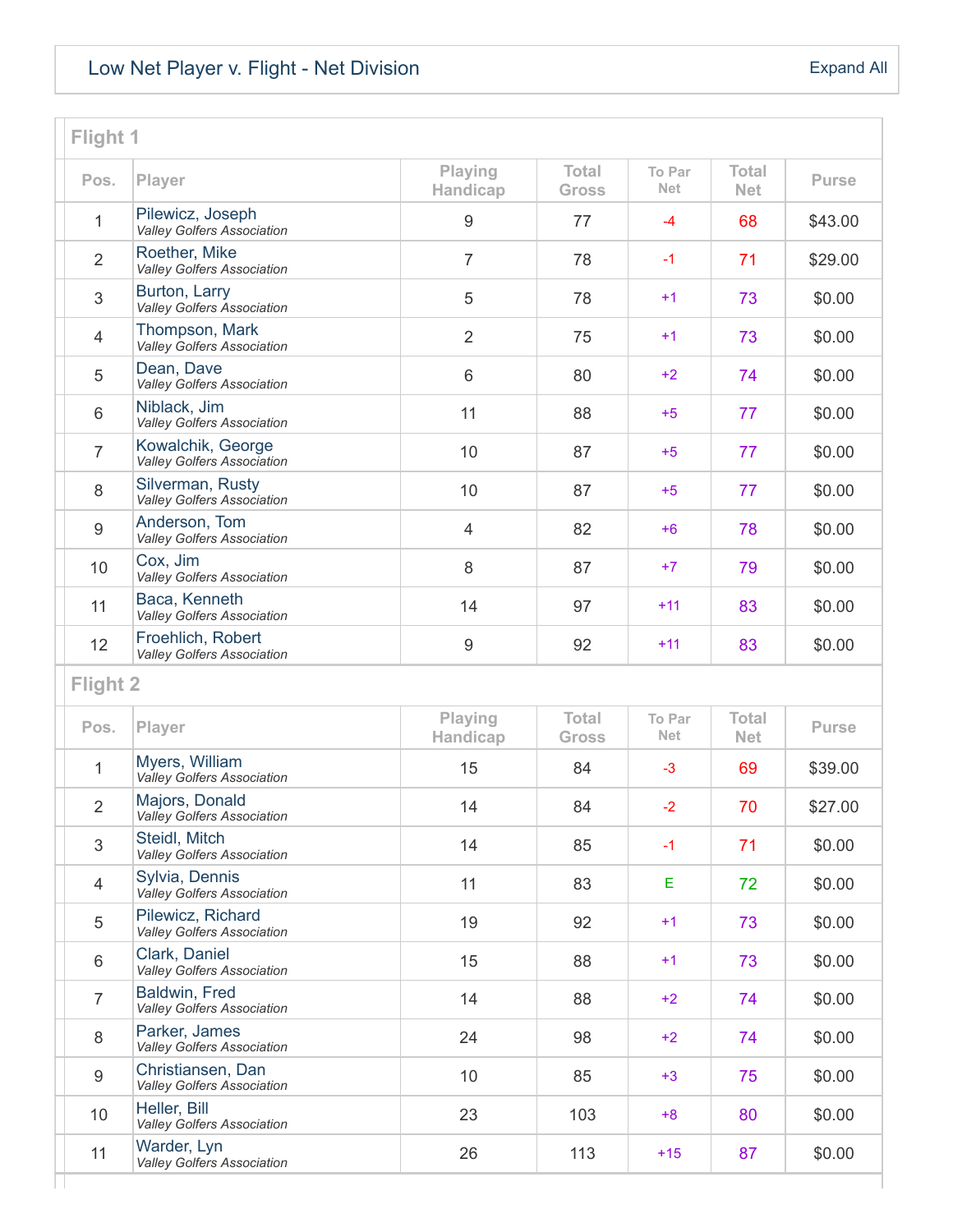## [All Golfers Scores](https://vga-valleygolfersassociation22.golfgenius.com/v2tournaments/8021774441300132246?player_stats_for_portal=true&round_index=16)

### [Expand All](https://vga-valleygolfersassociation22.golfgenius.com/tournaments2/details?adjusting=false&event_id=8021774441300132246)

| Pos.           | Player                                                 | Playing<br>Handicap | Total<br><b>Gross</b> | To Par<br><b>Net</b> | <b>Total</b><br><b>Net</b> | <b>Points</b> |
|----------------|--------------------------------------------------------|---------------------|-----------------------|----------------------|----------------------------|---------------|
| 1              | Pilewicz, Joseph<br><b>Valley Golfers Association</b>  | 9                   | 77                    | $-4$                 | 68                         | 5.00          |
| $\overline{2}$ | Myers, William<br>Valley Golfers Association           | 15                  | 84                    | $-3$                 | 69                         | 3.00          |
| 3              | Majors, Donald<br>Valley Golfers Association           | 14                  | 84                    | $-2$                 | 70                         | 1.00          |
| $\overline{4}$ | Steidl, Mitch<br><b>Valley Golfers Association</b>     | 14                  | 85                    | $-1$                 | 71                         | 0.00          |
| 5              | Roether, Mike<br><b>Valley Golfers Association</b>     | $\overline{7}$      | 78                    | $-1$                 | 71                         | 0.00          |
| 6              | Sylvia, Dennis<br>Valley Golfers Association           | 11                  | 83                    | E                    | 72                         | 0.00          |
| $\overline{7}$ | Burton, Larry<br><b>Valley Golfers Association</b>     | 5                   | 78                    | $+1$                 | 73                         | 0.00          |
| 8              | Pilewicz, Richard<br>Valley Golfers Association        | 19                  | 92                    | $+1$                 | 73                         | 0.00          |
| 9              | Thompson, Mark<br><b>Valley Golfers Association</b>    | $\overline{2}$      | 75                    | $+1$                 | 73                         | 0.00          |
| 10             | Clark, Daniel<br>Valley Golfers Association            | 15                  | 88                    | $+1$                 | 73                         | 0.00          |
| 11             | Dean, Dave<br><b>Valley Golfers Association</b>        | $6\phantom{1}$      | 80                    | $+2$                 | 74                         | 0.00          |
| 12             | Baldwin, Fred<br>Valley Golfers Association            | 14                  | 88                    | $+2$                 | 74                         | 0.00          |
| 13             | Parker, James<br>Valley Golfers Association            | 24                  | 98                    | $+2$                 | 74                         | 0.00          |
| 14             | Christiansen, Dan<br><b>Valley Golfers Association</b> | 10                  | 85                    | $+3$                 | 75                         | 0.00          |
| 15             | Niblack, Jim<br><b>Valley Golfers Association</b>      | 11                  | 88                    | $+5$                 | 77                         | 0.00          |
| 16             | Kowalchik, George<br>Valley Golfers Association        | 10                  | 87                    | $+5$                 | 77                         | 0.00          |
| 17             | Silverman, Rusty<br><b>Valley Golfers Association</b>  | 10                  | 87                    | $+5$                 | 77                         | 0.00          |
| 18             | Anderson, Tom<br><b>Valley Golfers Association</b>     | $\overline{4}$      | 82                    | $+6$                 | 78                         | 0.00          |
| 19             | Cox, Jim<br><b>Valley Golfers Association</b>          | 8                   | 87                    | $+7$                 | 79                         | 0.00          |
| 20             | Heller, Bill<br><b>Valley Golfers Association</b>      | 23                  | 103                   | $+8$                 | 80                         | 0.00          |
| 21             | Baca, Kenneth<br><b>Valley Golfers Association</b>     | 14                  | 97                    | $+11$                | 83                         | 0.00          |
| 22             | Froehlich, Robert<br><b>Valley Golfers Association</b> | $\boldsymbol{9}$    | 92                    | $+11$                | 83                         | 0.00          |
| 23             | Warder, Lyn<br>Valley Golfers Association              | 26                  | 113                   | $+15$                | 87                         | 0.00          |
|                | <b>Total Points Allocated: 9.00</b>                    |                     |                       |                      |                            |               |

[Par Three Closest to Pin](https://vga-valleygolfersassociation22.golfgenius.com/v2tournaments/8021774404423811475?player_stats_for_portal=true&round_index=16)